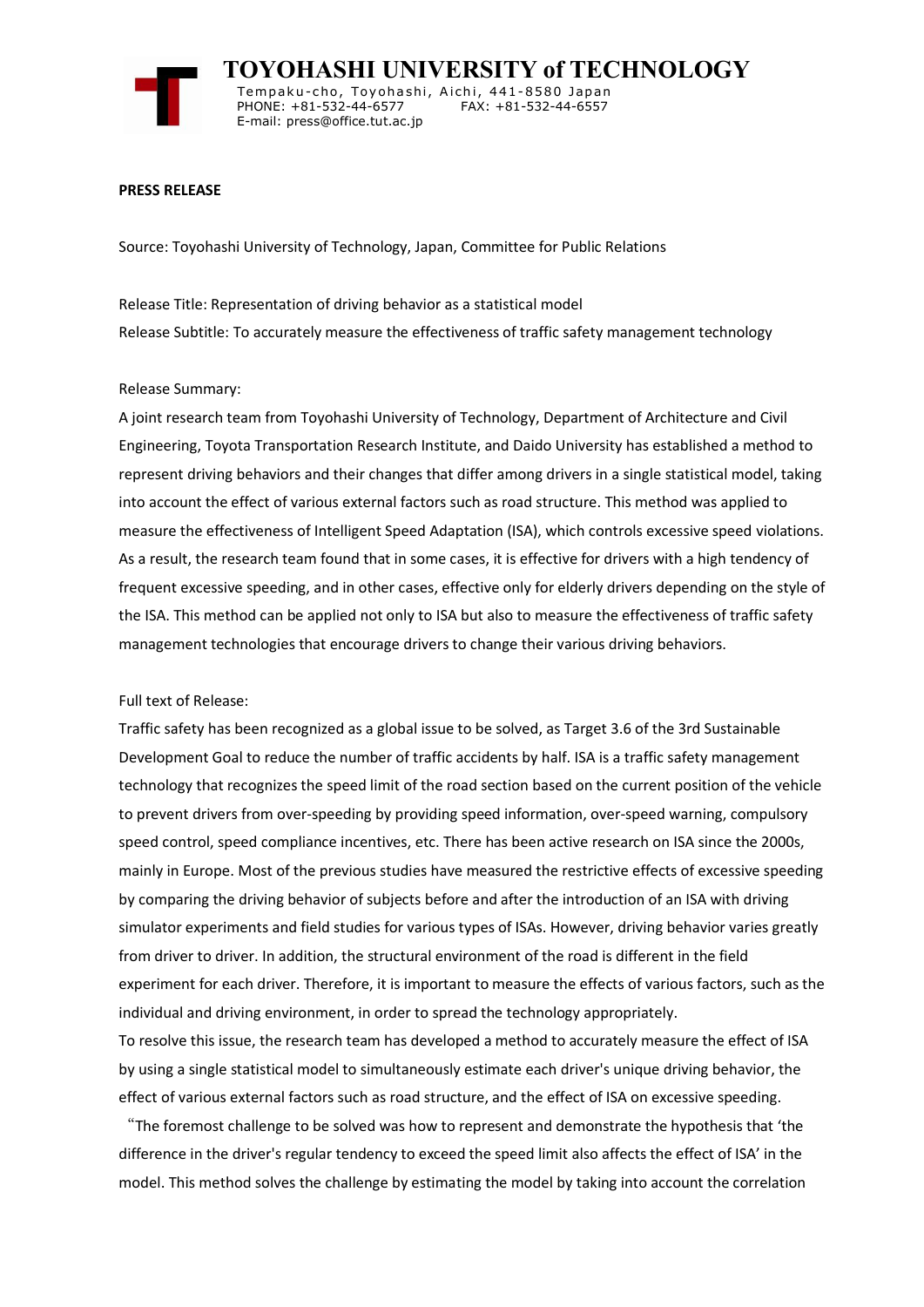

 **TOYOHASHI UNIVERSITY of TECHNOLOGY** Tempaku-cho, Toyohashi, Aichi, 441-8580 Japan<br>PHONE: +81-532-44-6577 FAX: +81-532-44-6557 PHONE: +81-532-44-6577 E-mail: press@office.tut.ac.jp

between the parameter that defines the driver's speeding tendency and the parameter that defines the effect of the ISA. Recent developments in the field of data science, such as Bayesian statistics and improvements in computer performance, have made it possible to apply this method with slightly more complex models to real-world problems." explains Associate Professor Kojiro Matsuo, who leads the research team.

Associate Professor Matsuo says, "ISA research began as a graduation research topic by a student under my guidance. The student performed an in-depth analysis of the data obtained from an ISA field experiment conducted with our collaborator, Toyota Transportation Research Institute. As a result, it was found that in some cases, there is an association between the subjects' regular speeding tendency and the effectiveness of ISA, but in other cases, there is no association between the two. Therefore, we started to consider measuring the effect using a statistical model instead of a simple comparative analysis before and after the introduction of ISA. As a result, we were able to represent the seemingly disparate driving behavior of different drivers in a single model and to find a law in it. It was extremely interesting work."

The research team believes that this method can be applied not only to measure the reduction of drivers' speeding behavior with ISA, but also to the effectiveness of traffic safety management technologies that help improve various dangerous driving behaviors, such as running a red light, not stopping at an intersection without traffic lights, and obstructing pedestrians from crossing at a crosswalk. We are hoping to contribute to the reduction of traffic accidents worldwide by further developing traffic safety management technologies and measuring their effectiveness.

## Reference:

Kojiro Matsuo, Mitsuru Sugihara, Motohiro Yamazaki, Yasuhiro Mimura, Jia Yang, Komei Kanno, Nao Sugiki (2020). Hierarchical Bayesian modeling to evaluate the impacts of intelligent speed adaptation considering individuals' usual speeding tendencies: a correlated random parameters approach. Analytic Methods in Accident Research, 10.1016/j.amar.2020.100125.

Further information

Toyohashi University of Technology 1-1 Hibarigaoka, Tempaku, Toyohashi, Aichi Prefecture, 441-8580, JAPAN Inquiries: Committee for Public Relations E-mail: press@office.tut.ac.jp